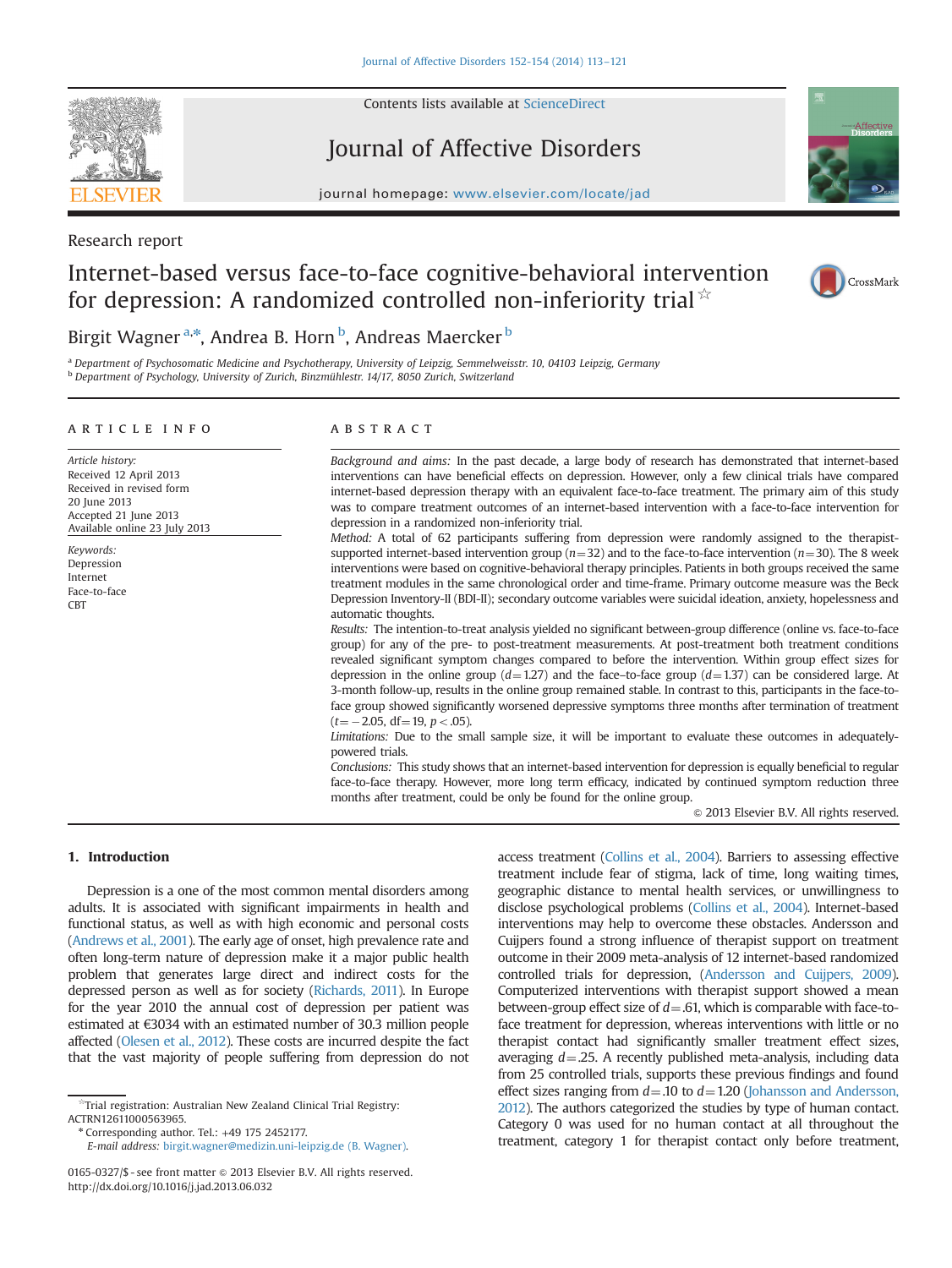<span id="page-1-0"></span>category 2 was contact only during the treatment and finally category 3 was where therapist contact took place before, during and after the intervention. The effect sizes were  $d = .21, .44, .56$  and .76. These results indicate that higher levels of human contact yield larger effect sizes. This matches other findings of a significant correlation between the amount of therapist time in minutes per participant and the between-group effect sizes of internet-based interventions ([Palmqvist](#page-7-0) [et al., 2007\)](#page-7-0). Moreover, studies on entirely self-guided programs have shown not only reduced treatment effects, but also substantial attrition rates of up to 41% ([Christensen et al., 2006a,](#page-7-0) [2006b](#page-7-0); [Clarke](#page-7-0) [et al., 2005](#page-7-0), [2002;](#page-7-0) [Kaltenthaler et al., 2008\)](#page-7-0). In summary, it can be concluded that therapist-assisted online programs for depression yield medium to large effect sizes.

However the question remains of whether internet-based therapies for depression are equally as beneficial for patients as standard face-to-face treatments. Only a few studies have directly compared computerized interventions with face-to-face interventions. Spek and colleagues evaluated an 8 week internet-based intervention for nontypical subthreshold depression in people aged 50 and older compared to 10 weekly face-to-face group sessions and a waiting-list condition [\(Spek et al., 2007\)](#page-8-0). No significant treatment effect differences were found between the face-to-face group intervention and the internet-based intervention. Other studies have evaluated and compared online versus face-to-face therapies for tinnitus [\(Kaldo et al.,](#page-7-0) [2008\)](#page-7-0), social phobia [\(Andrews et al., 2011\)](#page-7-0), panic disorder [\(Bergstrom](#page-7-0) [et al., 2010\)](#page-7-0), spider phobia [\(Andersson et al., 2009](#page-7-0)), and relaxation [\(Carlbring et al., 2007\)](#page-7-0) and found no significant differences between the two settings. Only one study, evaluating an intervention for body image and eating disorders, showed a significant difference between the two groups [\(Paxton et al., 2007](#page-7-0)). Post-treatment improvements were larger in the face-to-face than in the internet-based intervention. Although there is mounting evidence that internet-based interventions for depression are effective and there is support for the assumption that therapist guided interventions are favorable over unguided interventions, to our knowledge, no randomized controlled trial for depression has been conducted to compare treatment efficacy in the two treatments (online vs. face-to-face) in an experimental setting.

Recognizing that time-intensive psychotherapies present an important barrier to mental health care use, the present study used noninferiority methodology to compare the efficacy of a brief 8-week internet-based CBT intervention with high therapist involvement for depression with a face-to-face CBT intervention. The Internet-based intervention was not self-guided and the treatment consisted of structured writing assignments with an individualized feedback from the therapist. The treatment manual was based on a German CBT treatment manual for depression ([Hautzinger, 2003\)](#page-7-0). Patients from both groups received the same course of treatment over the same timeframe and the time of contact between therapist and patient was equal for both groups. Primary outcomes of the study were depression, secondary symptoms, anxiety, general health, and depressionrelated outcomes (e.g. suicidal ideation, hopelessness and negative automatic thoughts). It was predicted that participants in both groups would have significant reduced symptoms of depression after treatment and that the improvements would be maintained at a 3-month follow-up assessment. Further, it was hypothesized that the groups would not differ significantly at either post-treatment or 3-month follow-up for both primary and secondary outcomes.

## 2. Methods

## 2.1. Ethics statement

Ethical approval for the trial was given by the institutional review board at the University of Zurich. Signed informed consent was given by all participants by fax or post. The protocol for this trial and supporting CONSORT checklist are available as supporting information; see Checklist S1 and Protocol S1.

## 2.2. Participants and recruitment

Potential participants were recruited in the area of Zurich, Switzerland, through advertisements in newspapers, the depression website of the university, local internet news forums and depression self-help groups, advertisements in supermarkets and pharmacies, and local press releases. Potential participants were informed that they would be randomized either to the online or the face-to-face group, and that Internet access was a prerequisite. Applicants indicated their interest in the study by contacting the intake coordinator via e-mail or telephone. The intake coordinator sent a reply e-mail with a patient information sheet and the inclusion and exclusion criteria. Inclusion

#### Table 1

Demographic and descriptive characteristics of the online and face-to-face groups at baseline.

|                                | Online group $(n=32)$ | Face-to-face group $(n=30)$ | Group comparison             |
|--------------------------------|-----------------------|-----------------------------|------------------------------|
| Age (M, SD)                    | 37.25 (11.41)         | 38.73 (11.41)               | $t = -.50, p = .61$          |
| Age range                      | $20 - 67$             | $19 - 62$                   |                              |
| Gender (% female)              | 78%                   | 50%                         | $\chi^2(1)$ = 5.35, p < .05  |
| Educational level (%)          |                       |                             | $\chi^2(32) = 1.46, p = .48$ |
| Primary education              | 16                    | 27                          |                              |
| Secondary education            | 37                    | 27                          |                              |
| University                     | 47                    | 47                          |                              |
| Marital status (%)             |                       |                             | $y^2(3)=2.62, p=.45$         |
| Single                         | 59                    | 57                          |                              |
| Partnership/married            | 19                    | 20                          |                              |
| Divorced                       | 16                    | 7                           |                              |
| Widowed                        | 6                     | 17                          |                              |
| Professional status (%)        |                       |                             | $y^2(4)=4.4, p=.52$          |
| Full-time work                 | 72                    | 67                          |                              |
| Sick leave                     | 3                     | 10                          |                              |
| Unemployed                     | 22                    | 20                          |                              |
| Retired                        | $\mathbf{0}$          | 3                           |                              |
| No current antidepressants (%) | 91                    | 70                          | $\chi^2(3)=4.82, p=.18$      |
| BDI-score, pre-test (M, SD)    | 22.96 (6.07)          | 23.41 (7.63)                | $t = -.25, p = .80$          |
| BDI pre-test $(11-17)$ in %    | 16.7                  | 23.3                        | $y^2(2) = .44, p = .80$      |
| BDI pre-test (18-29) in %      | 63.3                  | 56.7                        |                              |
| BDI pre-test $(\geq 30)$ in %  | 20                    | 20                          |                              |
| Completer in %                 | 78                    | 93                          |                              |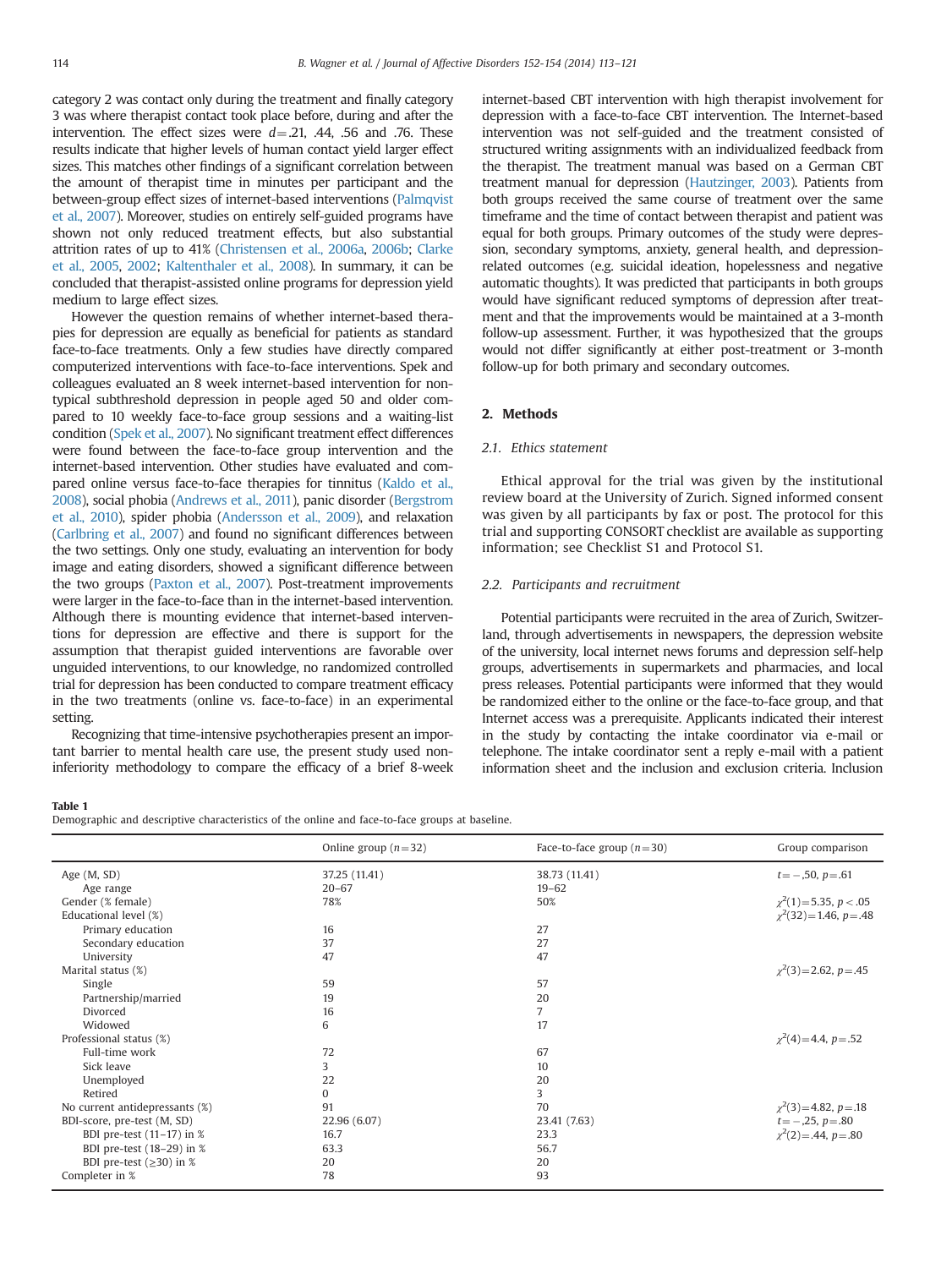<span id="page-2-0"></span>criteria were a score of at least 12 on the Beck Depression Inventory (BDI-II) [\(Beck et al., 1996](#page-7-0)) and age 18 years or older. Potential participants were excluded if they were (1) currently receiving treatment elsewhere, (2) also suffering from substance abuse or dependence, (3) had been on antidepressant medication for less than 4 weeks, (4) not fluent in German. Further exclusion criteria were high risk of suicide, psychotic symptoms, post-traumatic stress disorder, anxiety, phobia and bipolar disorder. Applicants who indicated that they met the study requirements entered an online screening procedure, data from which were later used as pre-test measures. After confidentiality issues had been addressed, eligible applicants returned a signed informed consent form–which informed them about potential risks and benefits of study participation–by fax or post. Participants were randomly assigned by the study coordinator to either the internet-based intervention group or the face-to-face group after recruitment to the study. Excluded applicants were informed immediately about other available forms of treatment. Applicants excluded because of a high risk of suicide were contacted by telephone by the study coordinator. Demographic characteristics of the sample are presented in [Table 1](#page-1-0). A total 191 respondents applied for the treatment. The numbers of patients and reasons for exclusion are specified in the flowchart (see Fig. 1). Participants were recruited between November 2008 and February 2010.

#### 2.3. Procedure

Primary and secondary outcome measures were collected at pretreatment, post-treatment and 3-month follow-up. All measures for both intervention groups were administered through online diagnostics. A number of studies have shown that online format questionnaires produce results as valid as pen-and-paper questionnaires [\(Fidy,](#page-7-0) [2008;](#page-7-0) [Hollandare et al., 2010](#page-7-0)). The 62 applicants included in the study were randomized by a true random-number service [\(http://www.](http://www.random.org) [random.org](http://www.random.org)) using a 1:1 ratio, with 32 participants randomly allocated to the online group and 30 to the face-to-face treatment group. Randomization was performed by the study coordinator and was not stratified by any participant characteristics.

#### 2.4. Interventions

Online and face-to-face intervention groups received a brief (8 weeks) cognitive-behavioral therapy (CBT) program for depression [\(Hautzinger, 2003\)](#page-7-0). This German manual is based on the cognitive theory of depression of Beck and colleagues [\(Hautzinger et al., 2006\)](#page-7-0). The program involved the following CBT modules: (1) introduction, (2) behavioral analysis, (2) planning of activities, (3) daily structure, (4) life review, (5) cognitive restructuring, (6) social competence, and (7) relapse prevention. The life-review module at the mid-treatment time-point aimed to encourage participants to revisit past experiences and to activate positive memories and individual resources in order to achieve a balance between positive and negative memories [\(Preschl et al., 2012](#page-7-0)). Further, patients in both groups were given the same psychoeducation and received the treatment modules in the same chronological order. Patients in the face-to-face condition attended one-hour weekly treatment sessions for 8 weeks with their allocated psychologist in the Department of Psychopathology and Clinical Intervention at the University of Zurich. They were also given weekly homework assignments (e.g., daily structure diaries, negative thoughts log).

The online intervention was given as a guided intervention with intensive therapist contact, based on the principles applied in a number of previous studies ([Lange et al., 2003](#page-7-0); [Ruwaard et al.,](#page-7-0) [2007;](#page-7-0) [Ruwaard et al., 2009;](#page-7-0) [Wagner et al., 2006\)](#page-8-0). The internetbased treatment manual was derived from the same cognitivebehavioral treatment modules for depression as the face-to-face intervention [\(Hautzinger, 2003](#page-7-0)). The therapist time involved responding to texts, requiring 20–50 min per text, depending on the therapist's experience with internet-based therapies.



Fig. 1. Flowchart of patient participation.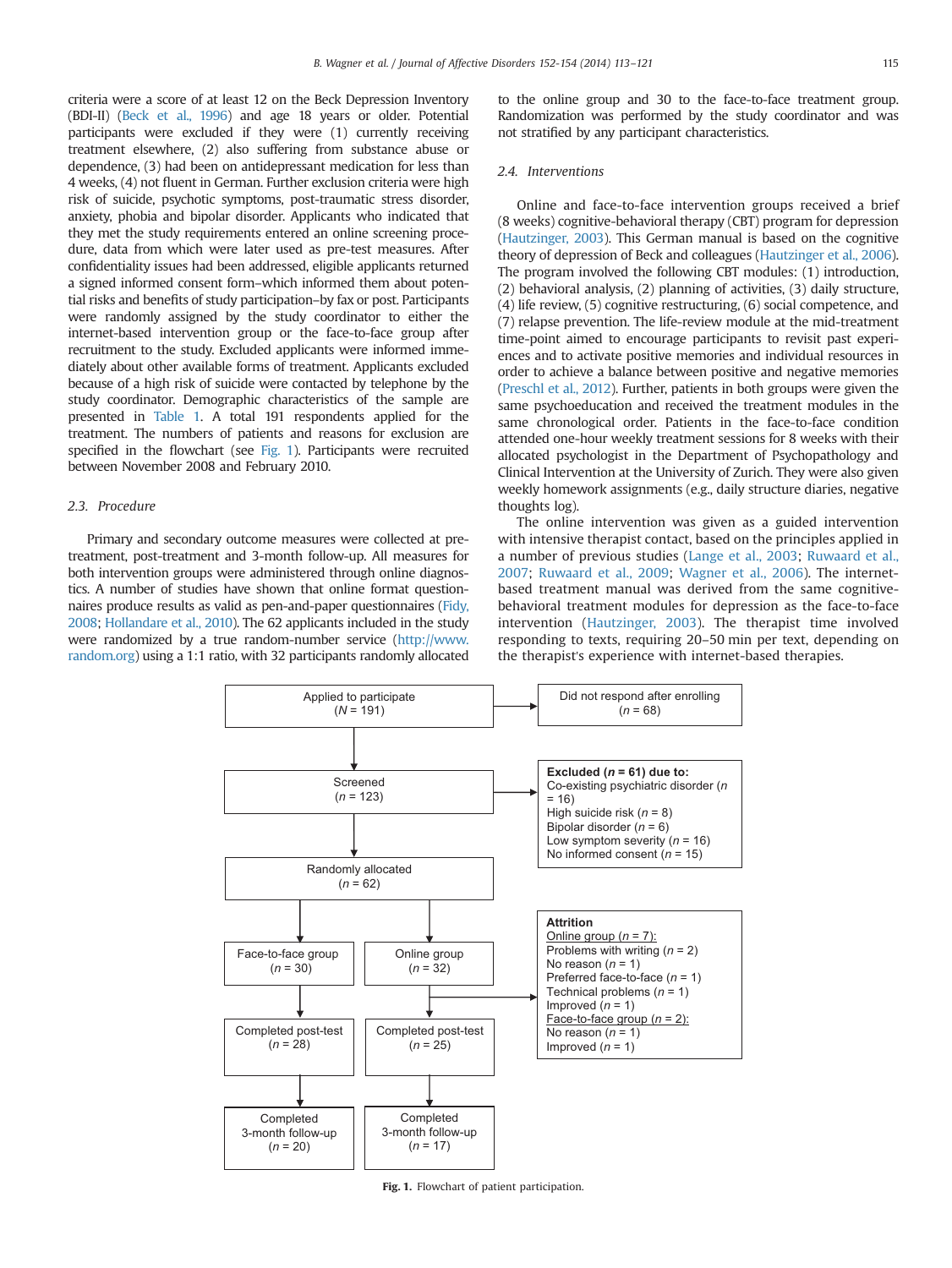Each scheduled writing assignment lasted 45 min and patients were given two writing assignments in each week of the 8-week treatment period. Therapists provided individual written feedback within one working day, along with instructions for the next writing assignment. Model responses for the therapists were available, but they also had the option to provide their own commentary or supportive feedback on their patients' texts.

## 2.5. Therapists

The therapists were six psychologists and psychotherapists. All psychologists were trained in psychotherapy and CBT for depression specifically for this study. The therapists were given special training in therapeutic writing for the online treatment and received regular supervision (face-to-face and online), with therapists in both groups receiving the same amount of supervision. All but one of the therapists was involved in both treatment conditions.

#### 2.6. Outcome measures

All outcome measures were collected at pre-treatment, posttreatment and 3-month follow-up.

#### 2.7. Primary outcome measure

The primary outcome measure of this study was depression assessed with the German version ([Hautzinger et al., 2006\)](#page-7-0) of the Beck Depression Inventory-II (BDI; [\(Beck et al., 1996](#page-7-0))), comprised of 21 multiple-choice items assessing specific symptoms of depression. Symptom severity was defined for mild or moderate depression (BDI score: 11–17); moderate to severe depression (BDI score: 18–29); and severe depression (BDI score  $\geq$ 30) ([Hautzinger](#page-7-0) [et al., 2006](#page-7-0)). Recovery was defined as BDI-II at post-treatment measurement of  $\leq 10$ .

#### 2.8. Secondary outcome measures

## 2.8.1. Suicidal ideation

Suicidal ideation was assessed with the Beck Suicide Ideation Scale (BSI) ([Beck et al., 1997\)](#page-7-0), a 21-item inventory developed to measure the intensity and recurrence of suicidal ideation in adults. The BSI is one of the few well-validated self-report measures of suicidal ideation The first 5 items make up a brief subscale measuring the presence of suicidal thoughts, either recently (in the last 6 months) or ever in one's life. The BSI has a suggested cutoff score of 3.

#### 2.8.2. Anxiety

Anxiety was assessed using the Anxiety subscale of the German version of the Symptom Checklist created by Derogatis [\(Franke,](#page-7-0) [1995](#page-7-0)). This 10-item subscale covers various symptoms of anxiety, including cognitive and somatic correlates of anxiety and a cut-off score of .64 has been validated to screen for anxiety ([Geiser et al.,](#page-7-0) [2000](#page-7-0)).

#### 2.8.3. Hopelessness

Hopelessness was measured with the Scale for the Assessment of Hopelessness ([Krampen and Beck, 1994\)](#page-7-0), a German adaptation of the American Hopelessness Scale [\(Beck et al., 1974](#page-7-0)). The Scale for the Assessment of Hopelessness assesses the negative expectations of a person referring to himself, to his environment, or his future life.

#### 2.8.4. Automatic thoughts

The German version of the Automatic Thoughts Questionnaire-Revised (ATQ-R, ([Kendall et al., 1989\)](#page-7-0), German version [\(Pössel](#page-7-0) [et al., 2005\)](#page-7-0)) measures positive and negative automatic thoughts which are specific to depressive thinking. The German ATQ-R includes the three subscales (1) negative thoughts, (2) well-being, and (3) self-confidence.

#### 2.8.5. Treatment satisfaction

The overall treatment satisfaction was asked with a one-item question ("How satisfied have you been with the intervention?") on a 10-point Likert scale (1=very dissatisfied, 10=extremely satisfied).

#### 2.9. Exclusion criteria

#### 2.9.1. Risk of psychosis

Risk of psychosis was measured using the Dutch Screening Device for Psychotic Disorder [\(Lange et al., 2000\)](#page-7-0), a seven-item inventory that is a good predictor of psychotic episodes. Because no data are yet available from a German norm group, the Dutch norm data were used. A score of 13 has been identified as providing a cutoff for identifying risk of psychosis.

#### 2.9.2. Phobia

The German version of the Symptom Checklist by Derogatis ([Franke, 1995\)](#page-7-0) was also used to test for phobias. The Phobia subscale contains seven items assessing severity of phobic symptoms.

#### 2.9.3. Post-traumatic stress

The Post-Traumatic Stress Scale 10 [\(Maercker, 1998](#page-7-0)), a short screening instrument tapping DSM-III symptoms of posttraumatic stress disorder, was used to measure symptoms of posttraumatic stress.

#### 2.10. Statistical analysis

Statistical analyses were performed with the Statistical Package for the Social Sciences (SPSS), version 19.0 for MAC. Independent t-tests and  $\chi^2$ -tests were used to estimate baseline between-group differences in demographics and pre-treatment measures. To evaluate recovery, the BDI-II was used. Changes of prevalence of depression at pre-treatment and post-treatment were calculated and analyzed with  $\chi^2$ -tests. Differences between the online and face-to-face interventions were primarily investigated by mixeddesign ANOVAs with time as the within-subject factor and group as the between-subject factor. All post-treatment and 3-month follow-up analyses were based on an Intention to treat (ITT) design. Missing data were addressed by carrying forward the first available data (baseline observation carried forward; BOCF) principle. To examine the magnitude of change in mean symptoms between baseline and post-treatment and between baseline and 3-month follow-up, we calculated effect sizes using Cohen's d for repeated measures. An effect size of  $d = .80$  for a psychological treatment is typically considered large ([Cohen, 1988\)](#page-7-0). Finally, *t*-tests and  $\chi^2$ -tests were used to identify any differences between dropouts and completers.

#### 3. Results

[Table 1](#page-1-0) shows baseline sociodemographic characteristics of participants in the online and face-to-face conditions. There were no significant differences for most of the baseline variables, however, despite randomization, there was a significantly higher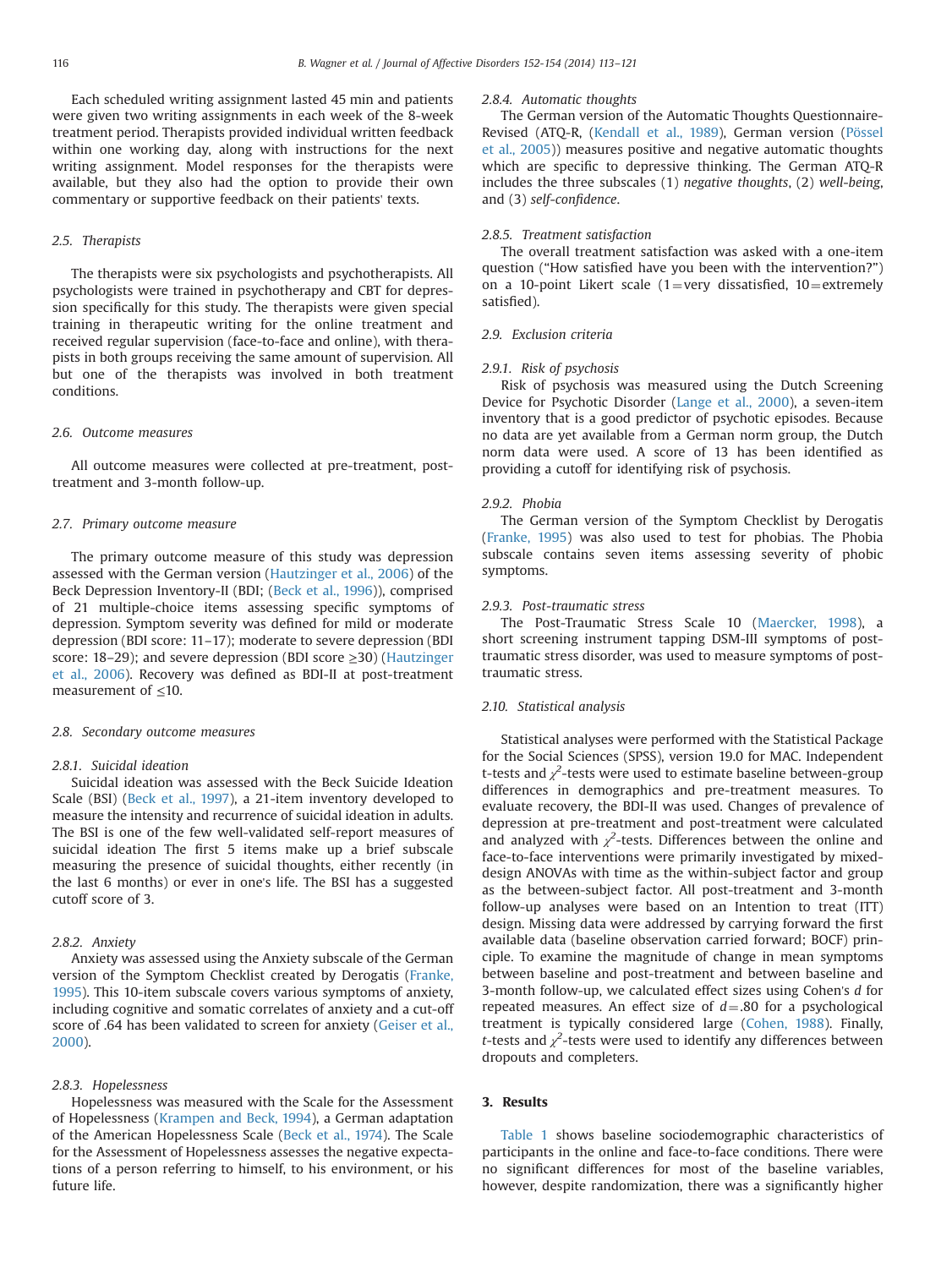Table 2 Results of mixed design ANOVAs and effect sizes for the online and face-to-face groups at baseline, post-treatment, and 3-month follow-up: intention-to-treat analysis.

|                   | Time      | Online group             |       | Face-to-face group |       | Between-group difference  | Effect size, d                  | Effect size, d                     |
|-------------------|-----------|--------------------------|-------|--------------------|-------|---------------------------|---------------------------------|------------------------------------|
|                   |           | $\cal M$                 | SD    | $M_{\rm}$          | SD    |                           | between-group<br>post-treatment | between-group<br>3-month Follow-up |
| <b>BDI</b>        | Pre       | 22.96                    | 6.07  | 23.41              | 7.63  | $F(1,59) = .01, p = .92$  | .00                             | .61                                |
|                   | Post      | 12.41                    | 10.03 | 12.33              | 8.77  | $F(1,34) = 2.88, p = .09$ |                                 |                                    |
|                   | <b>FU</b> | 9.28                     | 7.50  | 14.47              | 9.33  |                           |                                 |                                    |
| Suicidal ideation | Pre       | 3.24                     | 4.87  | 4.40               | 6.48  | $F(1,59) = .23, p = .63$  | .02                             | $\overline{\phantom{a}}$           |
|                   | Post      | 2.27                     | 4.78  | 2.40               | 4.80  |                           |                                 |                                    |
|                   | <b>FU</b> | $\overline{\phantom{0}}$ |       |                    |       |                           |                                 |                                    |
| SCL-anxiety       | Pre       | .95                      | .52   | .92                | .56   | $F(1,58) = .24, p = .62$  | .29                             | .44                                |
|                   | Post      | .48                      | .51   | .63                | .52   | $F(1,33) = 5.33, p < .05$ |                                 |                                    |
|                   | <b>FU</b> | .44                      | .37   | .63                | .48   |                           |                                 |                                    |
| Hopelessness      | Pre       | 27.59                    | 6.70  | 28.36              | 6.41  | $F(1,60) = .30, p = .58$  | .13                             | .47                                |
|                   | Post      | 20.40                    | 8.66  | 21.53              | 8.52  | $F(1,34) = 2,44, p = .12$ |                                 |                                    |
|                   | <b>FU</b> | 19.18                    | 7.90  | 23.20              | 9.07  |                           |                                 |                                    |
| <b>ATQ</b>        |           |                          |       |                    |       |                           |                                 |                                    |
| Self-confidence   | Pre       | 7.31                     | 3.65  | 7.00               | 2.25  | $F(1,60) = .46, p = .49$  | .19                             | .10                                |
|                   | Post      | 9.40                     | 4.30  | 8.63               | 3.64  | $F(1,34) = .28, p = .59$  |                                 |                                    |
|                   | <b>FU</b> | 9.25                     | 3.13  | 8.90               | 3.69  |                           |                                 |                                    |
| Negative thoughts | Pre       | 35.56                    | 8.08  | 37.13              | 9.28  | $F(1,59) = .07, p = .79$  | .02                             | .70                                |
|                   | Post      | 26.62                    | 15.95 | 26.27              | 9.03  | $F(1,33)=4.70, p < .05$   |                                 |                                    |
|                   | <b>FU</b> | 21.81                    | 9.15  | 30.52              | 15.01 |                           |                                 |                                    |
| Well-being        | Pre       | 7.93                     | 2.36  | 7.63               | 2.18  | $F(1,60) = 1,07, p = .30$ | .27                             | .35                                |
|                   | Post      | 12.25                    | 5.13  | 10.93              | 4.59  | $F(1,34) = 1.71, p = .19$ |                                 |                                    |
|                   | <b>FU</b> | 12.06                    | 4.66  | 10.50              | 4.24  |                           |                                 |                                    |

Note. Online group:  $n=25$  (reduced to  $n=17$  at 3-month follow-up due to dropout); face-to-face group:  $n=28$  (reduced to  $n=20$  at 3-month follow-up due to dropout).

percentage of women in the online group (78%) versus 50% in the face-to-face group,  $\chi^2$  (1)=5.35, p < .05. The BDI baseline score was  $M=22.96$  (S.D. $=6.07$ ) for the online group and  $M=23.41$  $(S.D. = 7.63)$  for the face-to-face group. Symptom severity was high in the total sample: 20% of the participants met criteria for mild or moderate depression (BDI score: 11–17); 60% suffered of moderate to severe depression (BDI score: 18–29); and 20% showed a BDI score ≥30. There was no significant difference between the two interventions groups regarding symptom severity (see [Table 1\)](#page-1-0). Only a small subgroup (19%) was taking antidepressants at the beginning of the study, and 53% reported that they had previous experience of psychotherapy.

#### 3.1. Intention-to-treat

Analysis of the change in the primary and secondary outcome measures was conducted using an intention to treat (ITT) analysis. Table 2 presents means and standard deviations of baseline, posttreatment, and 3-month follow-up scores for all outcome measures in both treatment conditions. The ITT analysis yielded no significant between-group difference (online vs. face-to-face group) at any of the pre- to post-treatment measurements. At post-treatment both treatment conditions revealed significant symptom changes compared to pre-intervention levels. The online group showed significant symptom reduction for depression ( $t=6.98$ , df=30,  $p < .001$ ), anxiety ( $t=5.60$ , df = 31,  $p < .001$ ), hopelessness (t = 5.57, df = 31,  $p < .001$ ), self-esteem  $(t = -3.25, df = 31, p < .01)$ , and automatic negative thoughts  $(t = 3.29,$ df = 31,  $p < .01$ ). Only suicidal ideation (t = 1.18, df = 30, p = .24) did not undergo any significant change from pre- to post-treatment in the online group. Similar results and patterns of change were found in the face-to-face group, with the exception of a significant change in suicidal ideation ( $t=2.45$ , df=29,  $p<0.05$ ). The between-group effect sizes at post-treatment were small (see Table 2), while within-group effect sizes for the primary outcome depression in the online group  $(d=1.27)$  and the face-to-face group  $(d=1.37)$  can be considered large. Furthermore, as no significant changes were found in any of the outcome measurements at 3-month follow-up compared to immediately after treatment in the online group, there is an indication that the outcomes remain stable after the treatment. In contrast to this, participants in the face-to-face group showed a significant increase in depressive symptoms from post-treatment to 3-month follow-up  $(t = -2.05, df = 19, p < .05)$ , although all secondary outcome measures remained stable.

A MANOVA for repeated measures showed no significant interaction effect on any primary or secondary outcomes from pre- to post-test, but a significant difference for group effect from post-treatment to 3-month follow-up for anxiety  $(F(1,33)=5.33,$  $p<.05$ ), automatic negative thoughts (F(1,33)=4.70,  $p<.05$ ) and a nearly significant effect for depression  $(F(1,34)=2.88, p=.09)$ .

Pre-treatment to 3-month follow-up within-group effect sizes on the BDI were more favorable for the online-group  $(d=2.00)$ , compared to the face-to-face group  $(d=1.04)$  [\(see Fig. 2](#page-5-0)). The corresponding secondary outcomes in the online group for anxiety  $(d=1.13)$  versus the face-to-face group  $(d=.55)$ ; hopelessness  $(d=1.14)$  versus the face-to-face group  $(d=.65)$ ; and negative automatic thoughts  $(d=1.59)$  versus the face-to-face group  $(d=0.52)$  revealed higher within-group effect sizes for the outcomes of the online group at 3-month follow-up. Further, treatment satisfaction and psychotherapy utilization comparisons between the two intervention groups are detailed in [Table 3.](#page-5-0)

## 3.2. Attrition

Seven (22%) participants in the online group and two (7%) participants in the face-to-face group failed to finish the treatment (see [Fig. 1\)](#page-2-0). Of these nine persons, three stopped treatment without giving any reason and could no longer be reached; two participants stated that writing was not the right approach for them or that they were no longer interested in the treatment program; one participant of the online group preferred face-toface therapy and therefore discontinued study participation; two experienced sufficient improvement during the course of treatment and one participant discontinued because of technical problems. Completion rates revealed an almost significant difference between the two groups,  $\chi^2(1)=2.88$ ,  $p=.08$ . Non-completers in the face-to-face group did not differ from completers in any of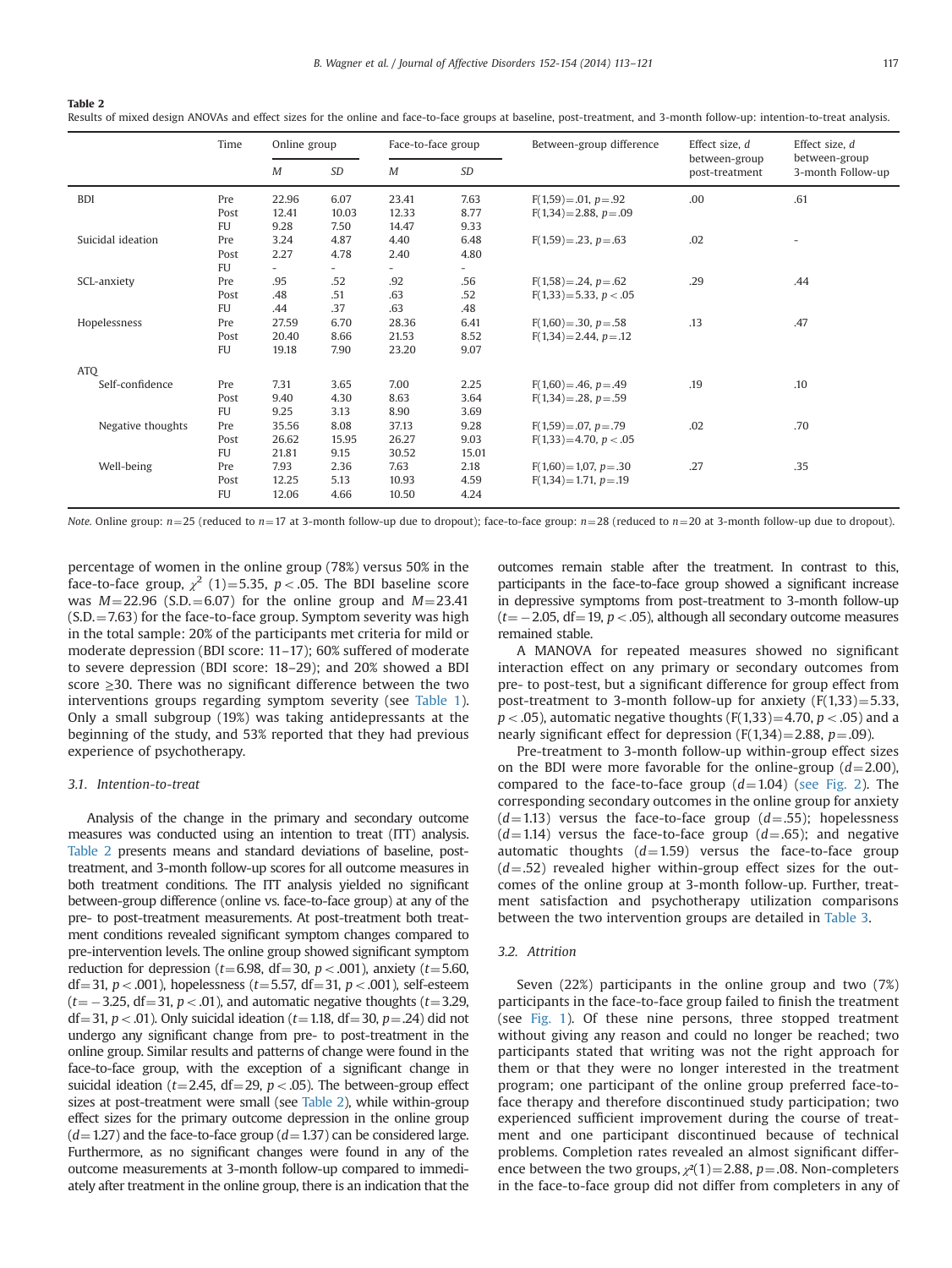<span id="page-5-0"></span>Treatment satisfaction and psychotherapy utilization at postmeasurement.

|                                                                  | Online group $(n=25)$ | Face-to-face group $(n=28)$ | Group comparison            |
|------------------------------------------------------------------|-----------------------|-----------------------------|-----------------------------|
| Treatment satisfaction (0–10), (M, SD)<br>Treatment duration (%) | 7.88 (1.66)           | 6.83(2.03)                  | $t = .36, p = .11$          |
| Too short                                                        | 32                    | 57                          | $\chi^2(1)$ = 3.37, p < .06 |
| Good                                                             | 68                    | 43                          |                             |
| Contact between therapist and patient (%)                        |                       |                             |                             |
| Personal                                                         | 96                    | 91                          | $\chi^2(1)$ = 1.11, p < .57 |
| Impersonal                                                       | 4                     | $\overline{4}$              |                             |
| Do not know                                                      | 0                     | $\overline{4}$              |                             |
| Started psychotherapy by 3-month follow-up (%)                   | 25%                   | 20%                         | $y^2(1) = 0.04, p < 0.83$   |



Fig. 2. Online intervention in comparison to a face-to-face group measured with the Beck Depression Inventory (BDI-II) at pretest, posttest and 3-months-follow-up, including standard error.

the demographic variables. In the online group the only demographic difference found was that dropouts were older than completers,  $t(30) = -2.33$ ,  $p < .05$ . Regarding symptom levels, no significant differences were found between dropouts and completers on any of the baseline measures.

#### 3.3. Treatment recovery

Recovery was defined as BDI-II at post-treatment measurement of ≤10. No difference was found between groups with regard to recovery after treatment  $\chi^2(1) = .06$ ,  $p = .80$  or at 3-month followup  $\chi^2(1)$  = 2.94, p = 0.08. At post-treatment, 53% in the online-group and 50% in the face-to-face group showed a clinically significant change. Although the increases were not significant, at 3-month follow-up the online group showed a increased recovery rate of 57% while the face-to-face group's recovery rate had decreased to 42%. In the online-group 80% of the participants who reported mild depression at baseline received significant clinical change at posttreatment, compared to 100% in the face-to-face group. In the online group of the moderate to severe depressive participants 67% achieved clinical change compared to 40% in the face-to-face group. In the severe depressed group (BDI  $\geq$ 30) the online-group achieved 40% significant change, while the face-to-face group achieved 33%. However, no significant difference could be found between the two interventions groups in any of the depression categories.

## 4. Discussion

The aim of this non-inferiority randomized controlled trial was to test an internet-based intervention against a comparable, traditional face-to-face therapy for depression. To our knowledge this is the first randomized controlled trial for depression comparing both treatment forms with equivalent treatment modules and treatment length. We assumed equal effects for the two conditions. The main finding of this trial is that the internet-based intervention is indeed equally as effective as face-to-face therapy for depression. This is in line with previous studies comparing face-to-face therapy with online interventions for other mental conditions [\(Andrews et al., 2011;](#page-7-0) [Bergstrom et al., 2010](#page-7-0); [Kaldo](#page-7-0) [et al., 2008](#page-7-0); [Spek et al., 2007](#page-8-0)). Furthermore, both interventions showed large within group effect sizes at post-treatment for both depressive symptoms and secondary outcomes, which confirms findings of Nieuwsma and colleagues that a brief intervention for depression can be effective and comparable to standard duration of psychotherapy [\(Nieuwsma et al., 2012](#page-7-0)). The within group effect size in the online-group ranged from  $d = .91$  to  $d = 1.27$  for depression, anxiety and hopelessness. These effect-sizes confirm the findings of [Johansson et al. \(2012\),](#page-7-0) who found the largest effect sizes for interventions with a high therapist involvement in their review. The high therapist involvement in our study therefore seems to play a major role compared to treatment effects of selfguided interventions for depression ([Johansson and Andersson,](#page-7-0) [2012](#page-7-0)).

However, analysis revealed that from post-treatment to 3-month follow-up a difference between the internet-based intervention and the face-to-face group could be found. Symptom reductions were maintained for all primary and secondary outcomes for the online group three months after treatment. In contrast to this, participants in the face-to-face group significantly worsened from post-treatment to 3-month follow-up in terms of depressive symptoms. Further, significant differences were found for the face-to-face group from post-treatment to the 3-month follow-up for symptoms of anxiety and automatic negative thoughts and a nearly significant effect was observed for depression. Altogether it appears that the treatment effects from pretreatment to 3-month follow-up were larger in the online group than in the face-to-face group. Moreover, at the 3-month followup more participants in the online group indicated clinically significant changes than in the face-to-face group. Reasons for this might include that the online intervention has less personal guidance and therefore puts a stronger focus on self-responsibility to conduct the treatment modules and homework assignments than the face-to-face intervention. This might evoke a stronger, longer-lasting sense of self-efficacy in handling negative thoughts and depressive behavior. Further, no significant difference could be found regarding treatment satisfaction in both groups. 96% of the participants in the online group described the contact between therapist and themselves as personal, compared to 91% in the faceto-face group. This conflicts with previous findings of [Kaldo et al.](#page-7-0) [\(2008\)](#page-7-0), who found that the credibility rating of their internetbased intervention was significantly lower than that for the faceto-face group intervention. Interestingly, there was an almost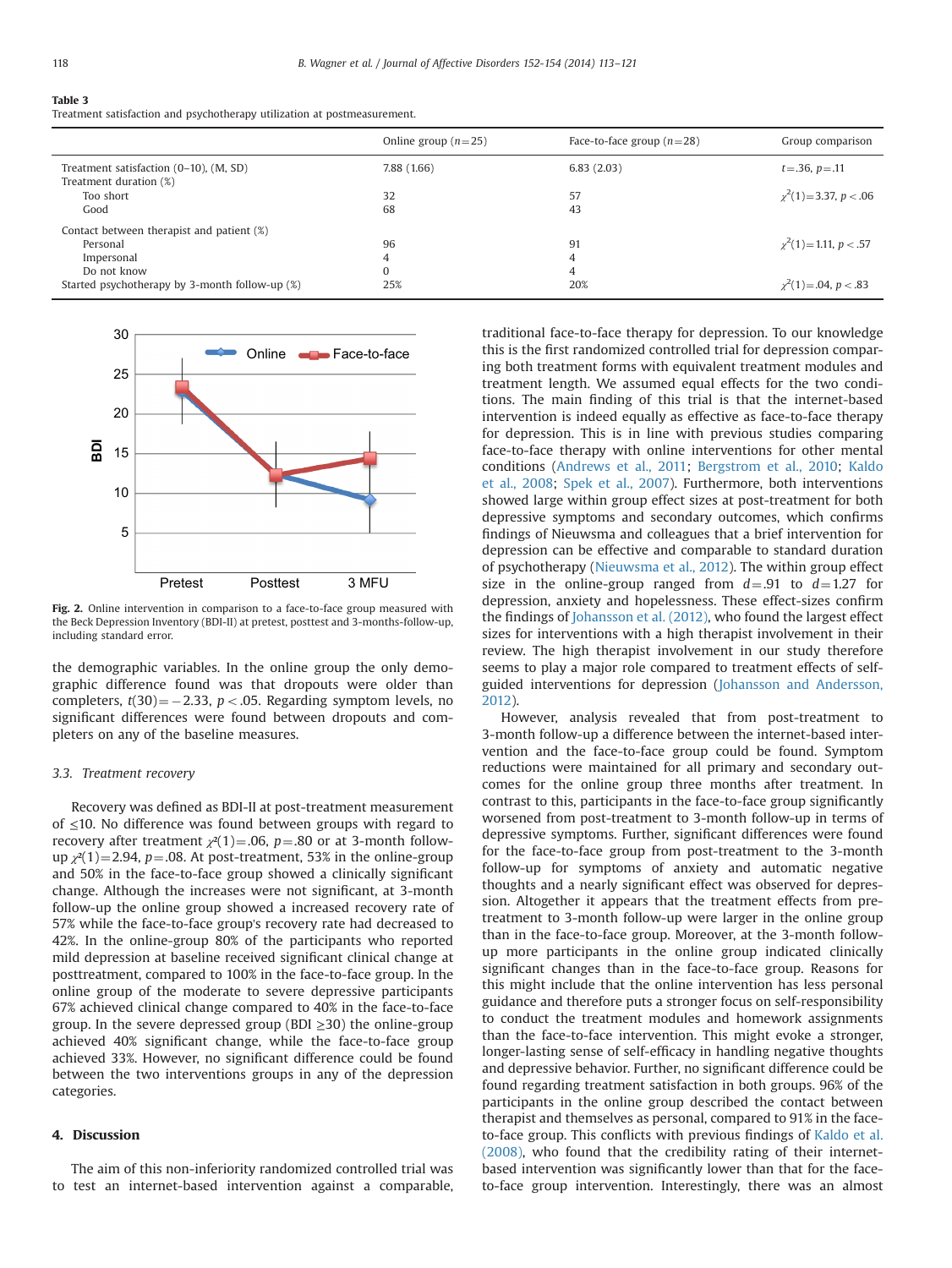significant difference regarding opinions about the treatment duration in our study. While only 32% in the online group experienced the treatment as too short, about 57% in the intervention group found the duration of the 8-week program as too short and wished that the treatment could have continued longer.

When looking at the clinical significant change in the different subgroups of symptom severity, we found that in both treatments participants with mild to moderate depressive symptoms showed a higher percentage of recovery. Least recovery was found in the severely depressed subgroup. Further, we could not find any statistical difference between the two interventions and the symptom severity subgroups.

Although these preliminary results provide some evidence that online interventions might be as effective as face-to-face interventions, it remains unclear whether the factors that are responsible for symptom reduction in face-to-face therapy operate in the same way in online therapeutic settings. Therapeutic factors such as missing face-to-face contact, decreased social presence and increased anonymity were originally seen as disadvantages of internet-based interventions. However, for a specific group of patients, it might be exactly these factors that offer an advantage in comparison to conventional therapies. Online participants might be more focused on the structured treatment manual as they are responsible for continuation of the intervention, for example by completing homework assignments. This might lead to a greater treatment manual adherence than in face-to-face therapy. [DeRubeis and Feeley \(1990](#page-7-0)) differentiated between two types of adherence to cognitive-behavioral therapies, concrete and abstract adherence. Concrete adherence involves methods to support use by the patients of cognitive-behavioral tools such as cognitive restructuring worksheets, homework assignments and behavioral techniques. In contrast to this, abstract adherence to CBT involves broader discussions of therapy-relevant issues with focus put upon understanding the patients' situation and beliefs and conversations about the patients' wellbeing and therapy progress. In internet-based interventions there is a clear focus on concrete adherence to CBT through use of homework assignments, psychoeducation and behavioral observation techniques. Only a small part of the intervention involves abstract adherence, such as conversations about the patient's current personal situation or broader discussion of disorder-relevant topics. Face-to-face CBT, even when highly structured as in our study, still gives the patients more opportunities to discuss problematic current situations, alongside pure adherence to the treatment modules. The comparison of abstract and concrete adherence in face-to-face versus online therapies should be addressed by future research.

Another important factor for therapeutic interventions is the therapeutic alliance between therapist and patient throughout the intervention. The therapeutic alliance has traditionally been seen as a key element contributing to the treatment success of face-toface psychotherapy ([Horvath and Symonds, 1991](#page-7-0)). A number of studies have found that the therapeutic alliance significantly influences symptoms of depression as an outcome measure ([Krupnick et al., 1996](#page-7-0)). Internet-based interventions involve less therapeutic contact and are usually restricted to purely text-based and computer-mediated communication. Initial assumptions that internet-based therapeutic relationships are less stable or less positively experienced by the patients have not been confirmed, however. A number of studies have revealed that therapeutic relationships in an online setting are consistently rated as positively and as stable as in face-to-face settings by study participants ([Knaevelsrud and Maercker, 2006](#page-7-0); [Preschl et al., 2011;](#page-7-0) [Wagner](#page-8-0) [et al., 2012](#page-8-0)). However, the working alliance in internet-based interventions seems to be less predictive of treatment outcome than in face-to-face interventions and the role of the therapist seems to be less prominent than in face-to-face treatments.

The drop-out rates in our study–seven (22%) participants in the online group and two (7%) participants in the face-to-face group– was more favorable for the face-to-face group. This may indicate that the more anonymous online therapeutic relationship is less stable than a face-to-face relationship. Face-to-face interventions involve more social control and it might seem, for a number of participants, inappropriate to dropout of therapy once they get to know the psychotherapist personally. It is easier for patients in online interventions to stop therapeutic communication by simply "disappearing". A study of online romantic relationships revealed that avoidance behavior and discontinuity are more likely in online relationships than in face-to-face relationships ([Merkle](#page-7-0) [and Richardson, 2000\)](#page-7-0).

#### 4.1. Limitations

This trial has a number of limitations, which need to be addressed. First, all primary and secondary outcome measures were administered as self-rated questionnaires in an online setting. We aimed to conduct a fully internet-based treatment for the online-group with no personal contact either on the telephone or face-to-face, therefore we decided to conduct the diagnostic procedure entirely through the internet for both groups. However, a structured clinical interview would have allowed a better quality of diagnosis of depression. Second, only one follow-up assessment, at three months, was conducted, therefore we cannot draw any conclusions about the truly long-term effects of the two treatments. Furthermore, the sample used in this study was small, selfreferred, relatively well educated, and more than half of the participants already had experience of psychotherapy. Therefore it is unclear whether the results of this study can be generalized to predict efficacy in people who are referred by health professionals or who are less educated. Even though the results regarding the 3-months follow-up are surprisingly in favor of the onlineintervention group, it is important to acknowledge that only about two thirds of the participants completed the 3-months-follow-up. Future studies should enroll larger and more heterogeneous samples. Finally, due to our strict exclusion criteria regarding comorbidity and psychosis, a number of applicants were excluded from the study, which also limits the breadth of the conclusions. A number of studies to date have evaluated the efficacy of tailored internet-based interventions for patients with comorbidities ([Carlbring et al., 2011;](#page-7-0) [Johansson et al., 2012](#page-7-0)) and have found encouraging results suggesting that individually tailored interventions are superior to non-tailored interventions. A recently conducted trial explicitly developed for patients with suicidal ideations concluded that this patient group should be considered for future research on internet-based interventions [\(van Spijker](#page-8-0) [et al., 2010](#page-8-0)).

## 5. Conclusion

Depression has become a very prevalent und costly disorder and in most countries therapeutic services do not manage to meet the needs presented by this growing demand. This trial gives preliminary results that a brief internet-based intervention for depression is as effective as comparable face-to-face interventions. Internet-based intervention may be the solution for tackling this epidemic in a more cost-effective way than traditional face-to-face therapies. However, further research is needed to replicate these findings and possible differences in underlying mechanisms between online and face-to-face interventions need to be evaluated.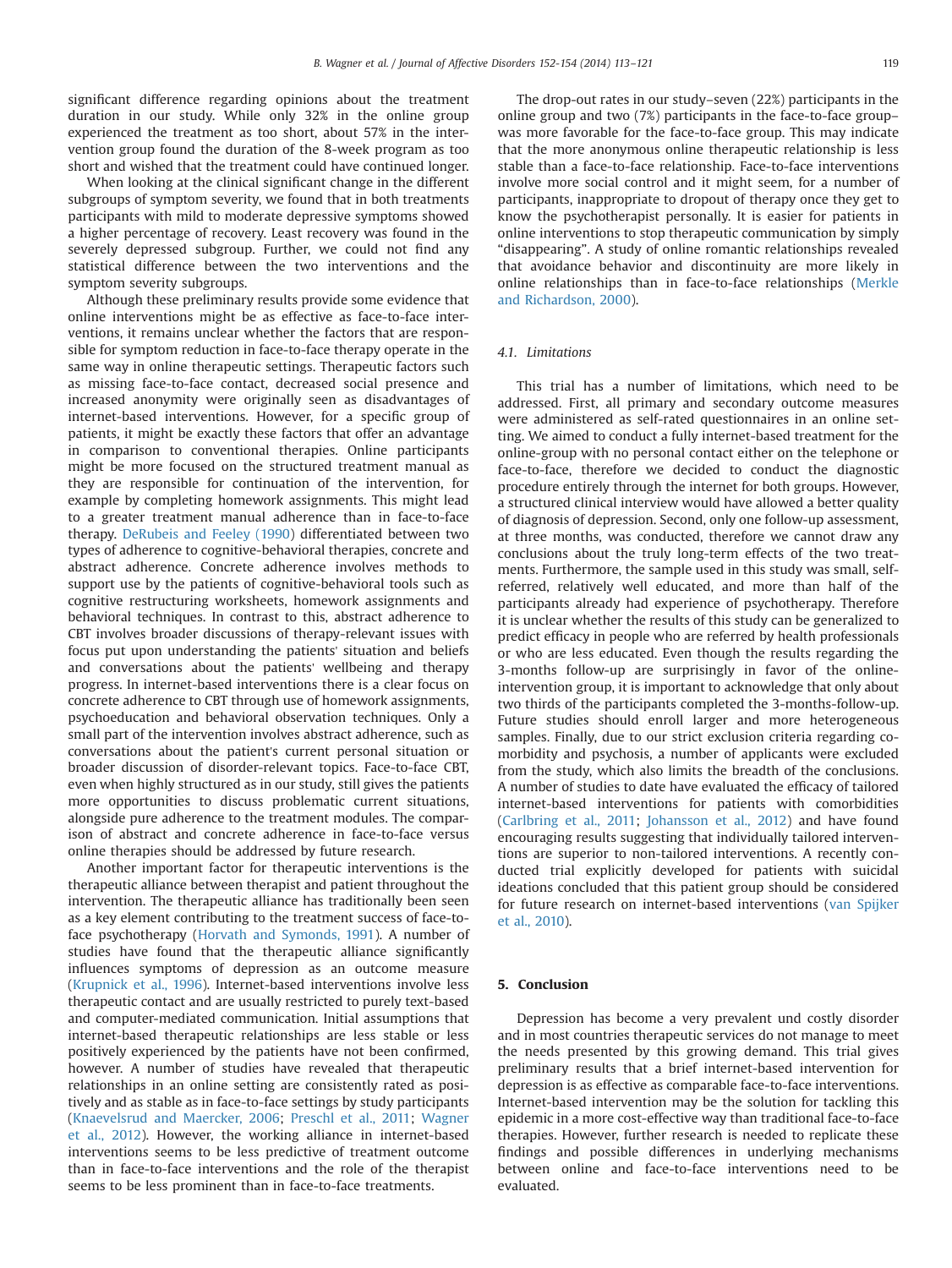#### <span id="page-7-0"></span>Role of funding source

This research was supported by the Selo Foundation, Switzerland.

#### Conflict of interest

The authors declare no conflict of interest.

#### Acknowledgments

The authors would like to thank Barbara Preschl, Jenni Keel, Luigina Di Lorenzo, and Regula Usteri, who served as therapists in the study. This study was co-funded by the Werner Selo Foundation.

#### Appendix A. Supplementary Information

Supplementary data associated with this article can be found in the online version at [http://dx.doi.org/10.1016/j.jad.2013.06.032.](dx.doi.org/10.1016/j.jad.2013.06.032)

#### References

- [Andersson, G., Cuijpers, P., 2009. Internet-based and other computerized psycho](http://refhub.elsevier.com/S0165-0327(13)00512-0/sbref1)[logical treatments for adult depression: a meta-analysis. Cognitive Behaviour](http://refhub.elsevier.com/S0165-0327(13)00512-0/sbref1) [Therapy 38, 196](http://refhub.elsevier.com/S0165-0327(13)00512-0/sbref1)–205.
- [Andersson, G., Waara, J., Jonsson, U., Malmaeus, F., Carlbring, P., Ost, L.G., 2009.](http://refhub.elsevier.com/S0165-0327(13)00512-0/sbref2) [Internet-based self-help versus one-session exposure in the treatment of spider](http://refhub.elsevier.com/S0165-0327(13)00512-0/sbref2) [phobia: a randomized controlled trial. Cognitive Behaviour Therapy 38,](http://refhub.elsevier.com/S0165-0327(13)00512-0/sbref2) .<br>114–120
- [Andrews, G., Davies, M., Titov, N., 2011. Effectiveness randomized controlled trial of](http://refhub.elsevier.com/S0165-0327(13)00512-0/sbref3) [face to face versus Internet cognitive behaviour therapy for social phobia.](http://refhub.elsevier.com/S0165-0327(13)00512-0/sbref3) [Australian and New Zealand Journal of Psychiatry 45, 337](http://refhub.elsevier.com/S0165-0327(13)00512-0/sbref3)–340.
- [Andrews, G., Henderson, S., Hall, W., 2001. Prevalence, comorbidity, disability and](http://refhub.elsevier.com/S0165-0327(13)00512-0/sbref4) [service utilisation. Overview of the Australian National Mental Health Survey.](http://refhub.elsevier.com/S0165-0327(13)00512-0/sbref4) [British Journal of Psychiatry 178, 145](http://refhub.elsevier.com/S0165-0327(13)00512-0/sbref4)–153.
- [Beck, A.T., Brown, G.K., Steer, R.A., 1997. Psychometric characteristics of the Scale](http://refhub.elsevier.com/S0165-0327(13)00512-0/sbref5) [for Suicide Ideation with psychiatric outpatients. Behaviour Research and](http://refhub.elsevier.com/S0165-0327(13)00512-0/sbref5) [Therapy 35, 1039](http://refhub.elsevier.com/S0165-0327(13)00512-0/sbref5)–1046.
- [Beck, A.T., Steer, R.A., Brown, G.K., 1996. Manual for the Beck Depression Inventory-](http://refhub.elsevier.com/S0165-0327(13)00512-0/sbref6)[II. TX: Psychological Corporation, San Antonio.](http://refhub.elsevier.com/S0165-0327(13)00512-0/sbref6)
- [Beck, A.T., Weissman, A., Lester, D., Trexler, L., 1974. The measurement of](http://refhub.elsevier.com/S0165-0327(13)00512-0/sbref7) [pessimism: the hopelessness scale. Journal of Consulting and Clinical Psychol](http://refhub.elsevier.com/S0165-0327(13)00512-0/sbref7)[ogy 42, 861.](http://refhub.elsevier.com/S0165-0327(13)00512-0/sbref7)
- [Bergstrom, J., Andersson, G., Ljotsson, B., Ruck, C., Andreewitch, S., Karlsson, A.,](http://refhub.elsevier.com/S0165-0327(13)00512-0/sbref8) [Carlbring, P., Andersson, E., Lindefors, N., 2010. Internet-versus group-adminis](http://refhub.elsevier.com/S0165-0327(13)00512-0/sbref8)[tered cognitive behaviour therapy for panic disorder in a psychiatric setting: a](http://refhub.elsevier.com/S0165-0327(13)00512-0/sbref8) [randomised trial. BMC Psychiatry 10, 54.](http://refhub.elsevier.com/S0165-0327(13)00512-0/sbref8)
- [Carlbring, P., BjÃrnstjerna, E., BergstrÃm, A.F., Waara, J., Andersson, G., 2007.](http://refhub.elsevier.com/S0165-0327(13)00512-0/sbref9) [Applied relaxation: an experimental analogue study of therapist vs. computer](http://refhub.elsevier.com/S0165-0327(13)00512-0/sbref9) [administration. Computers in Human Behavior 23, 2](http://refhub.elsevier.com/S0165-0327(13)00512-0/sbref9)–10.
- [Carlbring, P., Maurin, L., Torngren, C., Linna, E., Eriksson, T., Sparthan, E., Straat, M.,](http://refhub.elsevier.com/S0165-0327(13)00512-0/sbref10) [Marquez von Hage, C., Bergman-Nordgren, L., Andersson, G., 2011. Individually](http://refhub.elsevier.com/S0165-0327(13)00512-0/sbref10)[tailored, internet-based treatment for anxiety disorders: a randomized con](http://refhub.elsevier.com/S0165-0327(13)00512-0/sbref10)[trolled trial. Behaviour Research and Therapy 49, 18](http://refhub.elsevier.com/S0165-0327(13)00512-0/sbref10)–24.
- Christensen, H., Griffi[ths, K., Groves, C., Korten, A., 2006a. Free range users and one](http://refhub.elsevier.com/S0165-0327(13)00512-0/sbref11) [hit wonders: community users of an Internet-based cognitive behaviour](http://refhub.elsevier.com/S0165-0327(13)00512-0/sbref11) [therapy program. Australian and New Zealand Journal of Psychiatry 40, 59](http://refhub.elsevier.com/S0165-0327(13)00512-0/sbref11)–62.
- Christensen, H., Griffi[ths, K.M., Mackinnon, A.J., Brittliffe, K., 2006b. Online](http://refhub.elsevier.com/S0165-0327(13)00512-0/sbref12) [randomized controlled trial of brief and full cognitive behaviour therapy for](http://refhub.elsevier.com/S0165-0327(13)00512-0/sbref12) [depression. Psychological Medicine 36, 1737](http://refhub.elsevier.com/S0165-0327(13)00512-0/sbref12)–1746.
- [Clarke, G., Eubanks, D., Reid, E., Kelleher, C., O](http://refhub.elsevier.com/S0165-0327(13)00512-0/sbref13)'Connor, E., DeBar, L.L., Lynch, F., [Nunley, S., Gullion, C., 2005. Overcoming Depression on the Internet \(ODIN\) \(2\):](http://refhub.elsevier.com/S0165-0327(13)00512-0/sbref13) [a randomized trial of a self-help depression skills program with reminders.](http://refhub.elsevier.com/S0165-0327(13)00512-0/sbref13) [Journal of Medical Internet Research 7, e16.](http://refhub.elsevier.com/S0165-0327(13)00512-0/sbref13)
- Clarke, G., Reid, E., Eubanks, D., O'[Connor, E., DeBar, L.L., Kelleher, C., Lynch, F.,](http://refhub.elsevier.com/S0165-0327(13)00512-0/sbref14) [Nunley, S., 2002. Overcoming depression on the Internet \(ODIN\): a randomized](http://refhub.elsevier.com/S0165-0327(13)00512-0/sbref14) [controlled trial of an Internet depression skills intervention program. Journal of](http://refhub.elsevier.com/S0165-0327(13)00512-0/sbref14) [Medical Internet Research 4, E14.](http://refhub.elsevier.com/S0165-0327(13)00512-0/sbref14)
- [Cohen, J., 1988. Statistical Power Analysis for the Behavioral Sciences. Academic](http://refhub.elsevier.com/S0165-0327(13)00512-0/sbref15) [Press, New York.](http://refhub.elsevier.com/S0165-0327(13)00512-0/sbref15)
- [Collins, K.A., Westra, H.A., Dozois, D.J., Burns, D.D., 2004. Gaps in accessing](http://refhub.elsevier.com/S0165-0327(13)00512-0/sbref16) [treatment for anxiety and depression: challenges for the delivery of care.](http://refhub.elsevier.com/S0165-0327(13)00512-0/sbref16) [Clinical Psychology Review 24, 583](http://refhub.elsevier.com/S0165-0327(13)00512-0/sbref16)–616.
- [DeRubeis, R.J., Feeley, M., 1990. Determinants of change in cognitive therapy for](http://refhub.elsevier.com/S0165-0327(13)00512-0/sbref17) [depression. Cognitive Therapy and Research 14, 469](http://refhub.elsevier.com/S0165-0327(13)00512-0/sbref17)–482.
- [Fidy, R., 2008. Psychologische Suizidalitäts-Diagnostik im Internet \[Internet diag](http://refhub.elsevier.com/S0165-0327(13)00512-0/othref0005)[nosis of suicidal ideation\]. Unpublished Lizenziat thesis., University of Zurich,](http://refhub.elsevier.com/S0165-0327(13)00512-0/othref0005) [Zurich, Switzerland.](http://refhub.elsevier.com/S0165-0327(13)00512-0/othref0005)
- [Franke, G., 1995. SCL-90-R. Die Symptom-Checkliste von Derogatis. \[SCL-90-R. The](http://refhub.elsevier.com/S0165-0327(13)00512-0/sbref18) [Symptom-Checklist from Derogatis\]. Beltz Test GmbH, Göttingen.](http://refhub.elsevier.com/S0165-0327(13)00512-0/sbref18)
- [Geiser, F., Imbierowicz, K., Schilling, G., Conrad, R., Liedtke, R., 2000.](http://refhub.elsevier.com/S0165-0327(13)00512-0/sbref19) [Differences in 2 diagnostic groups of psychosomatic patients on the Symptom](http://refhub.elsevier.com/S0165-0327(13)00512-0/sbref19)

[Checklist 90-R \(SCL-90-R\). Consequences for using SCL-90-R in follow-up](http://refhub.elsevier.com/S0165-0327(13)00512-0/sbref19) research. Psychotherapie Psychosomatik Medizinische Psychologie 447–[453.](http://refhub.elsevier.com/S0165-0327(13)00512-0/sbref19)

- [Hautzinger, M., 2003. Cognitive Behaviour Therapy of Depression, 6th Ed. Beltz,](http://refhub.elsevier.com/S0165-0327(13)00512-0/sbref20) [Weinheim.](http://refhub.elsevier.com/S0165-0327(13)00512-0/sbref20)
- [Hautzinger, M., Keller, F., Kühner, C., 2006. Das Beck Depressionsinventar II.](http://refhub.elsevier.com/S0165-0327(13)00512-0/othref0015) [Deutsche Bearbeitung und Handbuch zum BDI II. Harcourt Test Services,](http://refhub.elsevier.com/S0165-0327(13)00512-0/othref0015) [Frankfurt a. M.](http://refhub.elsevier.com/S0165-0327(13)00512-0/othref0015)
- [Hollandare, F., Andersson, G., Engstrom, I., 2010. A comparison of psychometric](http://refhub.elsevier.com/S0165-0327(13)00512-0/sbref21) [properties between internet and paper versions of two depression instruments](http://refhub.elsevier.com/S0165-0327(13)00512-0/sbref21) [\(BDI-II and MADRS-S\) administered to clinic patients. Journal of Medical](http://refhub.elsevier.com/S0165-0327(13)00512-0/sbref21) [Internet Research 12, e49.](http://refhub.elsevier.com/S0165-0327(13)00512-0/sbref21)
- [Horvath, A.O., Symonds, B.D., 1991. Relation between Working Alliance and Out](http://refhub.elsevier.com/S0165-0327(13)00512-0/sbref22)come in Psychotherapy—[a Metaanalysis. Journal of Counseling Psychology 38,](http://refhub.elsevier.com/S0165-0327(13)00512-0/sbref22) 139–[149.](http://refhub.elsevier.com/S0165-0327(13)00512-0/sbref22)
- [Johansson, R., Andersson, G., 2012. Internet-based psychological treatments for](http://refhub.elsevier.com/S0165-0327(13)00512-0/sbref23) [depression. Expert Review of Neurotherapeutics 12, 861](http://refhub.elsevier.com/S0165-0327(13)00512-0/sbref23)–870.
- [Johansson, R., Sjoberg, E., Sjogren, M., Johnsson, E., Carlbring, P., Andersson, T.,](http://refhub.elsevier.com/S0165-0327(13)00512-0/sbref24) [Rousseau, A., Andersson, G., 2012. Tailored vs. standardized internet-based](http://refhub.elsevier.com/S0165-0327(13)00512-0/sbref24) [cognitive behavior therapy for depression and comorbid symptoms: a rando](http://refhub.elsevier.com/S0165-0327(13)00512-0/sbref24)[mized controlled trial. PLoS One 7, e36905.](http://refhub.elsevier.com/S0165-0327(13)00512-0/sbref24)
- [Kaldo, V., Levin, S., Widarsson, J., Buhrman, M., Larsen, H.C., Andersson, G., 2008.](http://refhub.elsevier.com/S0165-0327(13)00512-0/sbref25) versus group cognitive-behavioral treatment of distress [associated with tinnitus: a randomized controlled trial. Behavior Therapy 39,](http://refhub.elsevier.com/S0165-0327(13)00512-0/sbref25) 348–[359.](http://refhub.elsevier.com/S0165-0327(13)00512-0/sbref25)
- [Kaltenthaler, E., Parry, G., Beverley, C., Ferriter, M., 2008. Computerised cognitive](http://refhub.elsevier.com/S0165-0327(13)00512-0/sbref26)[behavioural therapy for depression: systematic review. British Journal of](http://refhub.elsevier.com/S0165-0327(13)00512-0/sbref26) [Psychiatry 193, 181](http://refhub.elsevier.com/S0165-0327(13)00512-0/sbref26)–184.
- [Kendall, P.C., Howard, B.L., Hays, R.C., 1989. Self-referent speech and psychopathol](http://refhub.elsevier.com/S0165-0327(13)00512-0/sbref27)[ogy: the balance of positive and negative thinking. Cognitive Therapy and](http://refhub.elsevier.com/S0165-0327(13)00512-0/sbref27) [Research 13, 583](http://refhub.elsevier.com/S0165-0327(13)00512-0/sbref27)–598.
- [Knaevelsrud, C., Maercker, A., 2006. Does the quality of the working alliance predict](http://refhub.elsevier.com/S0165-0327(13)00512-0/sbref28) [treatment outcome in online psychotherapy for traumatized patients? Journal](http://refhub.elsevier.com/S0165-0327(13)00512-0/sbref28) [of Medical Internet Research 8, e31.](http://refhub.elsevier.com/S0165-0327(13)00512-0/sbref28)
- [Krampen, G., Beck, A.T., 1994. Skalen zur Erfassung von Hoffnungslosigkeit \(H-](http://refhub.elsevier.com/S0165-0327(13)00512-0/othref0020)[Skalen\), Hogrefe.](http://refhub.elsevier.com/S0165-0327(13)00512-0/othref0020)
- [Krupnick, J.L., Sotsky, S.M., Simmens, S., Moyer, J., Elkin, I., Watkins, J., Pilkonis, P.A.,](http://refhub.elsevier.com/S0165-0327(13)00512-0/sbref29) [1996. The role of the therapeutic alliance in psychotherapy and pharmacother](http://refhub.elsevier.com/S0165-0327(13)00512-0/sbref29)apy outcome: fi[ndings in the national institute of mental health treatment of](http://refhub.elsevier.com/S0165-0327(13)00512-0/sbref29) [depression collaborative research program. Journal of Consulting and Clinical](http://refhub.elsevier.com/S0165-0327(13)00512-0/sbref29) [Psychology 64, 532](http://refhub.elsevier.com/S0165-0327(13)00512-0/sbref29)–539.
- [Lange, A., Rietdijk, D., Hudcovicova, M., van de Ven, J.P., Schrieken, B., Emmelkamp,](http://refhub.elsevier.com/S0165-0327(13)00512-0/sbref30) [P.M., 2003. Interapy: a controlled randomized trial of the standardized treat](http://refhub.elsevier.com/S0165-0327(13)00512-0/sbref30)[ment of posttraumatic stress through the internet. Journal of Consulting and](http://refhub.elsevier.com/S0165-0327(13)00512-0/sbref30) [Clinical Psychology 71, 901](http://refhub.elsevier.com/S0165-0327(13)00512-0/sbref30)–909.
- [Lange, A., Schrieken, B., Blankers, M., van de Ven, J.P., Slot, M., 2000. Constructie](http://refhub.elsevier.com/S0165-0327(13)00512-0/sbref31) [en validatie van de Gewaarwordingenlijst \(GL\) een hulpmiddel bij het](http://refhub.elsevier.com/S0165-0327(13)00512-0/sbref31) [signaleren van een verhoogde kans op psychosen. Directieve Therapie 20, 162](http://refhub.elsevier.com/S0165-0327(13)00512-0/sbref31)–173.

[Maercker, A., 1998. Posttraumatic Stress Scale-10 \(PTSS-10\)](http://refhub.elsevier.com/S0165-0327(13)00512-0/othref0025) – German version [adapted after Schüffel](http://refhub.elsevier.com/S0165-0327(13)00512-0/othref0025) & [Schade , Dresden \(unpublished\).](http://refhub.elsevier.com/S0165-0327(13)00512-0/othref0025)

- [Merkle, E., Richardson, R., 2000. Digital dating and virtual relating: conceptualiz](http://refhub.elsevier.com/S0165-0327(13)00512-0/sbref32)[ing computer mediated romantic relationships. Family Relations 49,](http://refhub.elsevier.com/S0165-0327(13)00512-0/sbref32) 187–[192.](http://refhub.elsevier.com/S0165-0327(13)00512-0/sbref32)
- Nieuwsma, J.A., Trivedi, R.B., McDuffi[e, J., Kronish, I., Benjamin, D., Williams, J.W.,](http://refhub.elsevier.com/S0165-0327(13)00512-0/sbref33) [2012. Brief psychotherapy for depression: a systematic review and meta](http://refhub.elsevier.com/S0165-0327(13)00512-0/sbref33)[analysis. International Journal of Psychiatry in Medicine 43, 129](http://refhub.elsevier.com/S0165-0327(13)00512-0/sbref33)–151.
- [Olesen, J., Gustavsson, A., Svensson, M., Wittchen, H.U., Jonsson, B., 2012. The](http://refhub.elsevier.com/S0165-0327(13)00512-0/sbref34) [economic cost of brain disorders in Europe. European Journal of Neurology 19,](http://refhub.elsevier.com/S0165-0327(13)00512-0/sbref34) 155–[162.](http://refhub.elsevier.com/S0165-0327(13)00512-0/sbref34)
- [Palmqvist, B., Carlbring, P., Andersson, G., 2007. Internet-delivered treatments with](http://refhub.elsevier.com/S0165-0327(13)00512-0/sbref35) [or without therapist input: does the therapist factor have implications for](http://refhub.elsevier.com/S0165-0327(13)00512-0/sbref35) effi[cacy and cost? Expert Review of Pharmacoeconomics](http://refhub.elsevier.com/S0165-0327(13)00512-0/sbref35) & [Outcomes Research](http://refhub.elsevier.com/S0165-0327(13)00512-0/sbref35) [7, 291](http://refhub.elsevier.com/S0165-0327(13)00512-0/sbref35)–297.
- [Paxton, S.J., McLean, S.A., Gollings, E.K., Faulkner, C., Wertheim, E.H., 2007.](http://refhub.elsevier.com/S0165-0327(13)00512-0/sbref36) [Comparison of face-to-face and internet interventions for body image and](http://refhub.elsevier.com/S0165-0327(13)00512-0/sbref36) [eating problems in adult women: an RCT. International Journal of Eating](http://refhub.elsevier.com/S0165-0327(13)00512-0/sbref36) [Disorders 40, 692](http://refhub.elsevier.com/S0165-0327(13)00512-0/sbref36)–704.
- [Pössel, P., Seemann, S., Hautzinger, M., 2005. Evaluation eines deutschsprachigen](http://refhub.elsevier.com/S0165-0327(13)00512-0/sbref37) [Instrumentes zur Erfassung positiver und negativer automatischer Gedanken.](http://refhub.elsevier.com/S0165-0327(13)00512-0/sbref37) [Zeitschrift für Klinische Psychologie und Psychotherapie 34, 27](http://refhub.elsevier.com/S0165-0327(13)00512-0/sbref37)–34.
- [Preschl, B., Maercker, A., Wagner, B., 2011. The working alliance in a randomized](http://refhub.elsevier.com/S0165-0327(13)00512-0/sbref38) [controlled trial comparing online with face-to-face cognitive-behavioral ther](http://refhub.elsevier.com/S0165-0327(13)00512-0/sbref38)[apy for depression. BMC Psychiatry.](http://refhub.elsevier.com/S0165-0327(13)00512-0/sbref38)
- [Preschl, B., Maercker, A., Wagner, B., Forstmeier, S., Banos, R.M., Alcaniz, M.,](http://refhub.elsevier.com/S0165-0327(13)00512-0/sbref39) [Castilla, D., Botella, C., 2012. Life-review therapy with computer supplements](http://refhub.elsevier.com/S0165-0327(13)00512-0/sbref39) [for depression in the elderly: a randomized controlled trial. Aging and Mental](http://refhub.elsevier.com/S0165-0327(13)00512-0/sbref39) [Health.](http://refhub.elsevier.com/S0165-0327(13)00512-0/sbref39)
- [Richards, D., 2011. Prevalence and clinical course of depression: a review. Clin.](http://refhub.elsevier.com/S0165-0327(13)00512-0/sbref40) [Psychol. Rev. 31, 1117](http://refhub.elsevier.com/S0165-0327(13)00512-0/sbref40)–1125.
- [Ruwaard, J., Lange, A., Bouwman, M., Broeksteeg, J., Schrieken, B., 2007. E-mailed](http://refhub.elsevier.com/S0165-0327(13)00512-0/sbref41) [standardized cognitive behavioural treatment of work-related stress: a rando](http://refhub.elsevier.com/S0165-0327(13)00512-0/sbref41)[mized controlled trial. Cognitive Behaviour Therapy 36, 179](http://refhub.elsevier.com/S0165-0327(13)00512-0/sbref41)–192.
- [Ruwaard, J., Schrieken, B., Schrijver, M., Broeksteeg, J., Dekker, J., Vermeulen, H.,](http://refhub.elsevier.com/S0165-0327(13)00512-0/sbref42) [Lange, A., 2009. Standardized web-based cognitive behavioural therapy of mild](http://refhub.elsevier.com/S0165-0327(13)00512-0/sbref42) [to moderate depression: a randomized controlled trial with a long-term follow](http://refhub.elsevier.com/S0165-0327(13)00512-0/sbref42)[up. Cognitive Behaviour Therapy 38, 206](http://refhub.elsevier.com/S0165-0327(13)00512-0/sbref42)–221.